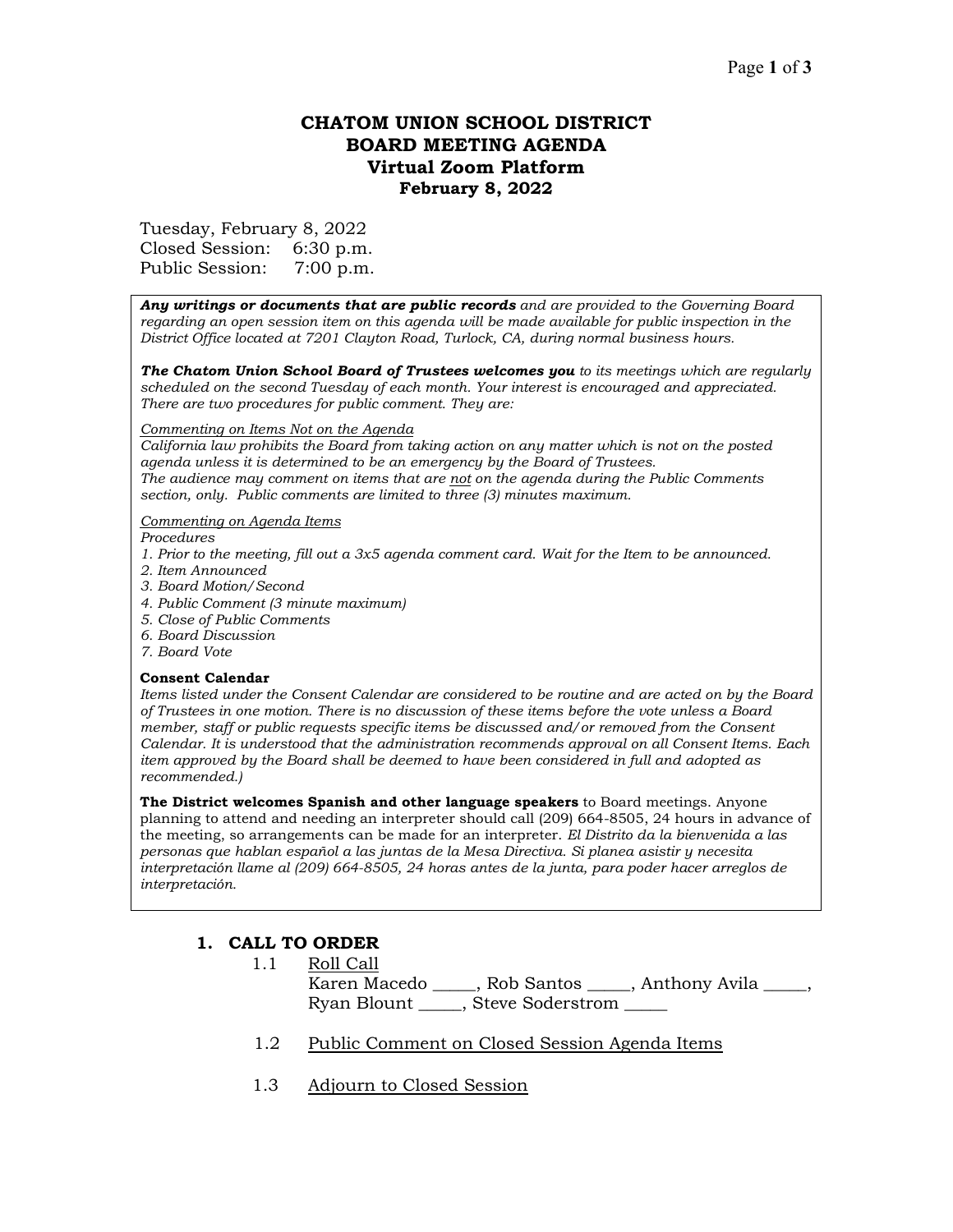### **2. CLOSED SESSION**

*Disclosure of Items Discussed in Closed Session (Gov. Code 54947.7)*

- 2.1 Public Employee Appointment (Gov. Code 54957 and 54954.5 (e))
- 2.2 Public Employees Discipline/Dismissal/Release/Non- reelection/Leaves of Absence/Resignation/Retirements And Resolution Regarding Reduction or Discontinuance of Source (Gov. Code 44949 (e) and Gov. Code 44955)
- 2.3 Negotiations
- 2.4 Adjournment Back to Public Session

## **3. OPEN SESSION: CALL TO ORDER**

- 3.1 Roll Call Karen Macedo \_\_\_\_\_, Rob Santos \_\_\_\_, Anthony Avila \_\_\_\_, Ryan Blount \_\_\_\_\_, Steve Soderstrom \_\_\_\_\_
- 3.2 Flag Salute
- 3.3 Report from Closed Session
- 3.4 Approval of Agenda

## **4. CONSENT CALENDAR**

- 4.1 Board Minutes
- 4.2 Fiscal Services Warrants/Payroll
- 4.3 Declaration of Obsolete Items
- 4.4 Collection of Developer Fees
- 4.5 Approval of Microsoft Software Agreement Renewal
- 4.6 Consider Reaffirming Findings of Resolution #10-12-21-01 for Use of Virtual Meetings

### **5. PUBLIC COMMENT/RECOGNITION/COMMUNICATION**

- 5.1 Stanislaus County Sheriff's Department K-9 Association and Walmart Neighborhood Market Donation of School Supplies to Chatom Elementary and Mountain View Middle School
- 5.2 Education Foundation of Stanislaus County Donation of \$3,000 for Outdoor Education